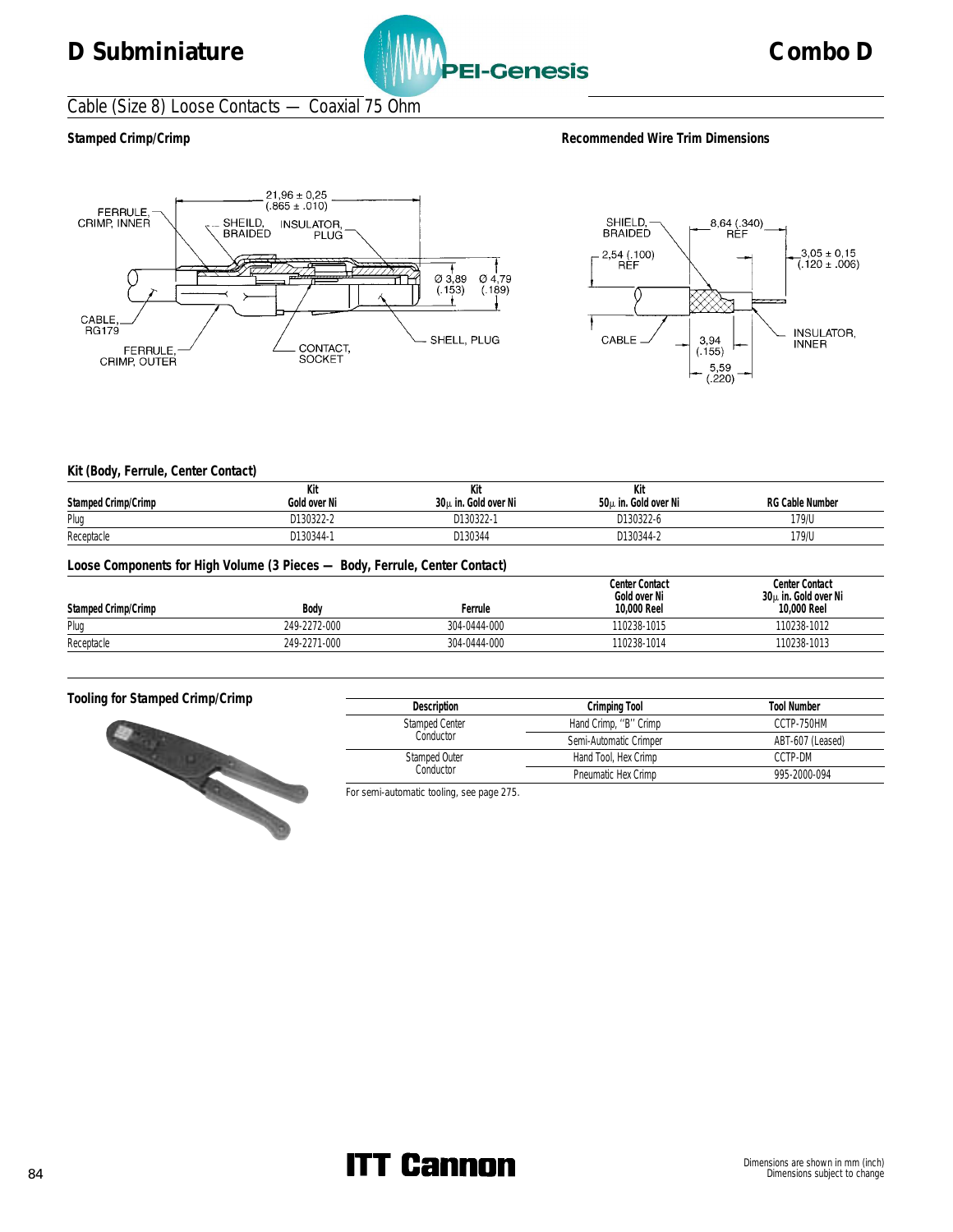

## Cable (Size 8) Loose Contacts — Coaxial 75 Ohm — 90°

| 90° Crimp Braid/Solder Center Contact |            | Part Number<br>Gold over Ni | Part Number<br>30u in. Gold over Ni | Part Number<br>50u in. Gold over Ni |
|---------------------------------------|------------|-----------------------------|-------------------------------------|-------------------------------------|
|                                       | Plug       | D130357-1                   | D130357                             | D130357-4                           |
|                                       | Receptacle | D130356-1                   | D130356                             | D130356-3                           |





Note: Ferrule not shown. Note: Ferrule not shown.



| Description | Part Number  |
|-------------|--------------|
| Hand Tool:  | 995-0001-761 |
| Die Set:    | 995-2000-110 |
|             |              |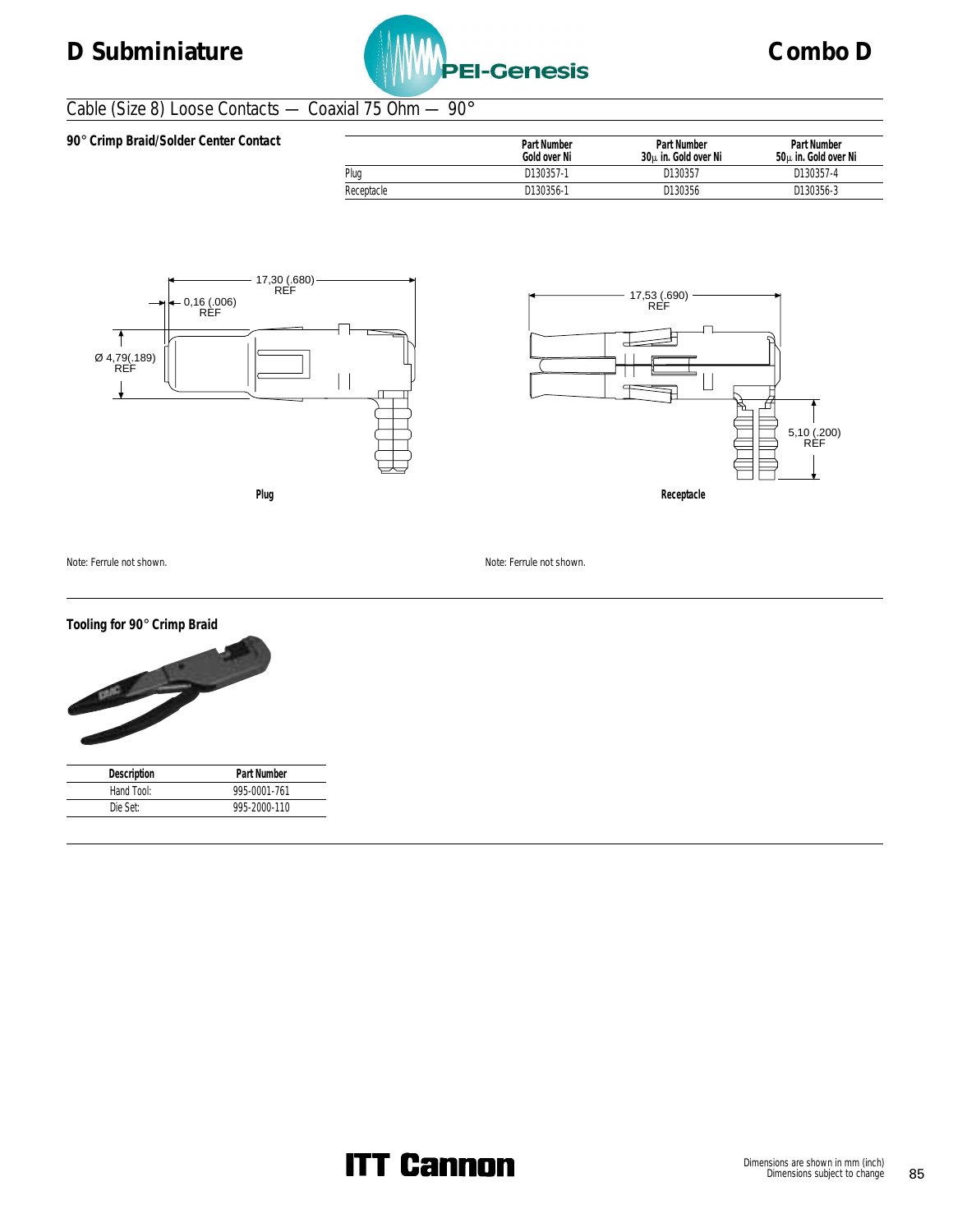

# Cable (Size 8) Loose Contacts — Coaxial 50 Ohm — Straight

**Straight Crimp Braid**









**Plug Receptacle**

Note: Dimensions include outer sleeve.

|            | Part Number             | Part Number<br>$50\mu$ in. | A            | B             |               |                | <b>RG Cable Number</b> |
|------------|-------------------------|----------------------------|--------------|---------------|---------------|----------------|------------------------|
|            | <b>Gold Over Nickel</b> | Gold Over Copper           | max.         | max.          | min.          | 0ld            | New                    |
| Plug       | DM53740                 | DM53740-17                 | 18,80 (.739) | 24,00 (.945)  | 1,00(.040)    | 196/U          | 178B/U                 |
| Plug       | DM53740-1               | DM53740-15                 | 18,80 (.739) | 24,00 (.945)  | 1,70 (.067)   | 187/U<br>188/U | 179B/U<br>316B/U       |
| Plug       | DM53740-35              |                            | 18,80 (.739) | 24,00 (.945)  | 1,70 (.067)   |                | RD316                  |
| Plug       | DM53740-3               | DM53740-16                 | 21,50 (.847) | 26,34 (1.037) | 2,79 (.110)   | 195/U          | 180B/U                 |
| Plug       | DM53740-5               | DM53740-18                 | 21,50 (.847) | 26,34 (1.037) | 3,18(.125)    | 58/U           | 58B/U                  |
| Receptacle | DM53742                 | DM53742-18                 | 18,80 (.739) | 24,00 (.945)  | 1,00(.040)    | 196/U          | 178B/U                 |
| Receptacle | DM53742-1               | DM53742-16                 | 18,80 (.739) | 24,00 (.945)  | 1,70 (.067)   | 187/U<br>188/U | 179B/U<br>316B/U       |
| Receptacle | DM53742-36              |                            | 18,80 (.739) | 24,00 (.945)  | 1,70 (.067)   |                | RD316                  |
| Receptacle | DM53742-3               | DM53742-17                 | 21,50 (.847) | 26,34 (1.037) | $2,79$ (.110) | 195/U          | 180B/U                 |
| Receptacle | DM53742-5               | DM53742-19                 | 21,50 (.847) | 26,34 (1.037) | 3,18(.125)    | 58/U           | 58B/U                  |

For crimp tooling, see page 89.

### **Straight Solder Braid**







Plug **Receptacle** 

|                         | Part Number      | Part Number<br>$50\mu$ in. | А            | B             |             |                | <b>RG Cable Number</b> |
|-------------------------|------------------|----------------------------|--------------|---------------|-------------|----------------|------------------------|
|                         | Gold Over Nickel | Gold Over Copper           | max.         | max.          | min.        | 0ld            | New                    |
| Plug                    | DM53740-5008     | DM53740-5105               | 18,80 (.739) | 24,00 (.945)  | 1,00 (.040) | 196/U          | 178B/U                 |
| Plug                    | DM53740-5001     | DM53740-5099               | 18,80 (.739) | 24,00 (.945)  | 1,70 (.067) | 187/U<br>188/U | 179B/U<br>316B/U       |
| Plug                    | DM53740-5145     |                            | 18,80 (.739) | 24,00 (.945)  | 1,70 (.067) |                | RD316                  |
| Plug                    | DM53740-5002     | DM53740-5104               | 21,50 (.847) | 26,34 (1.037) | 2,79 (.110) | 195/U          | 180B/U                 |
| Plug                    | DM53740-5005     | DM53740-5101               | 21,50 (.847) | 26,34 (1.037) | 3,18(.125)  | 58/U           | 58/U                   |
| Plug (Short Type)       | DM53740-5000     | DM53740-5100               | 17,00 (.670) | 22,20 (.874)  | 1,14 (.045) | 196/U          | 178B/U                 |
| Receptacle              | DM53742-5006     | DM53742-5092               | 18,80 (.739) | 24,00 (.945)  | 1,00(.040)  | 196/U          | 178B/U                 |
| Receptacle              | DM53742-5001     | DM53742-5089               | 18,80 (.739) | 24,00 (.945)  | 1,70(.067)  | 187/U<br>188/U | 179B/U<br>316B/U       |
| Receptacle              | DM53742-5126     |                            | 18,80 (.739) | 24,00 (.945)  | 1,70 (.067) |                | RD316                  |
| Receptacle              | DM53742-5002     | DM53742-5091               | 21,50 (.847) | 26,34 (1.037) | 2,79 (.110) | 195/U          | 180B/U                 |
| Receptacle              | DM53742-5004     | DM53742-5086               | 21,50 (.847) | 26,34 (1.037) | 3,18(.125)  | 58/U           | 58/U                   |
| Receptacle (Short Type) | DM53742-5000     | DM53742-5085               | 17,00 (.670) | 22,20 (.874)  | 1,14(.045)  | 196/U          | 178B/U                 |

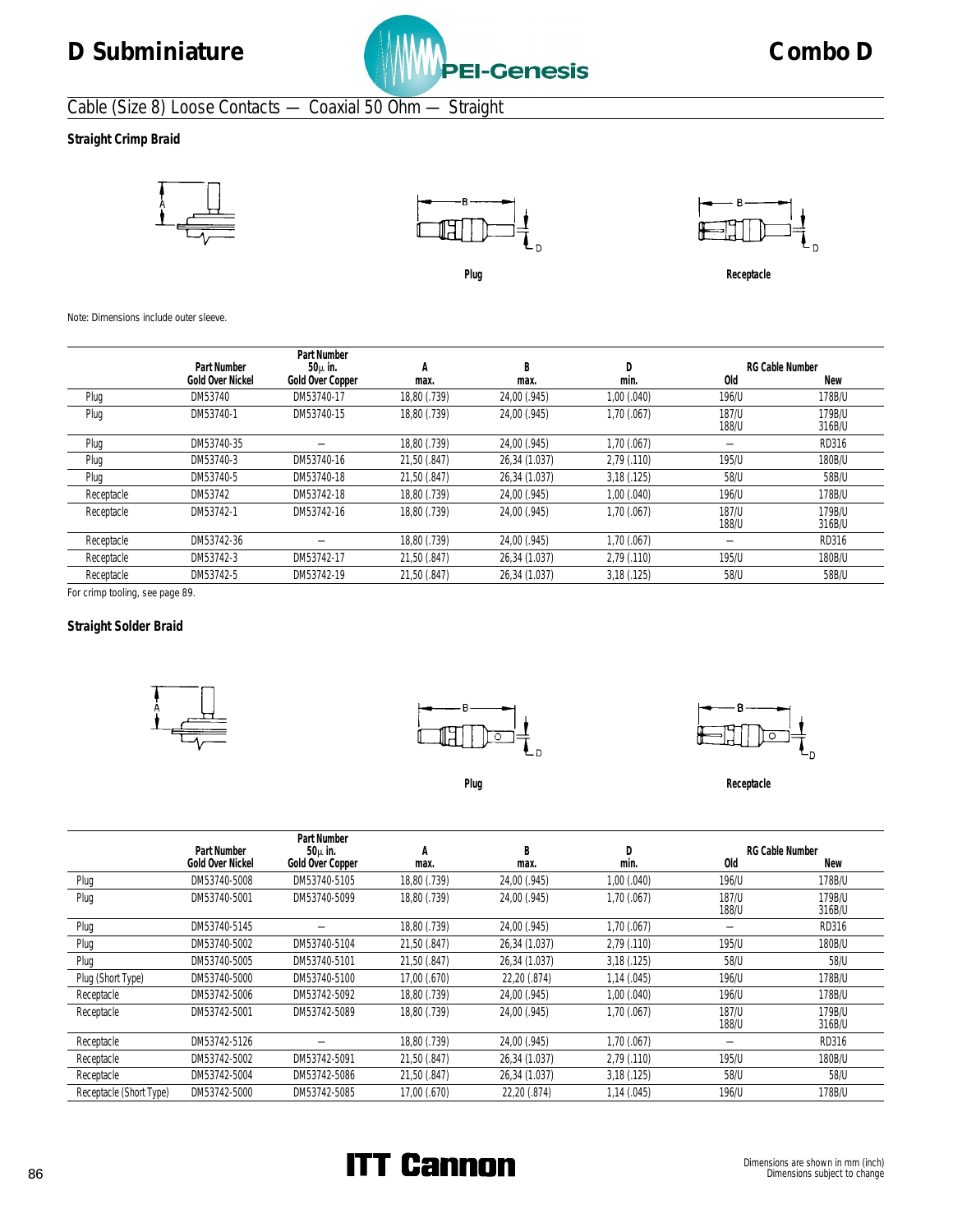

# Cable (Size 8) Loose Contacts — Coaxial 50 Ohm — 90°

**90**° **Crimp Braid**







Plug **Receptacle** 

Note: Dimensions include outer sleeve.

|            | Part Number      | Part Number                  | А            | D            |              |                   |                | <b>RG Cable Number</b> |
|------------|------------------|------------------------------|--------------|--------------|--------------|-------------------|----------------|------------------------|
|            | Gold Over Nickel | $50\mu$ in. Gold Over Copper | max.         | max.         | ⌒<br>◡       | $\pm 0.13$ (.005) | 0ld            | <b>New</b>             |
| Plug       | DM53741          | DM53741-12                   | 13,46 (.530) | 18,92 (.745) | 15,10 (.594) | 1,14(.045)        | 196/U          | 178B/U                 |
| Plug       | DM53741-1        | DM53741-11                   | 13,46 (.530) | 18,92 (.745) | 15,10 (.594) | 1,83 (.072)       | 187/U<br>188/U | 179B/U<br>316B/U       |
| Plug       | DM53741-3        | DM53741-10                   | 13,46 (.530) | 18,92 (.745) | 16,00(.630)  | 2.79(0.110)       | 195/U          | 180B/U                 |
| Plug       | DM53741-4        | DM53741-13                   | 13,46 (.530) | 18,92 (.745) | 16,00 (.630) | 3,18(.125)        | 58/U           | 58B/U                  |
| Receptacle | DM53743-2        | DM53743-18                   | 13,46 (.530) | 18,92 (.745) | 15,09 (.594) | 1,14(.045)        | 196/U          | 178B/U                 |
| Receptacle | DM53743-3        | DM53743-16                   | 13,46 (.530) | 18,92 (.745) | 15,09 (.594) | 1,83 (.072)       | 187/U<br>188/U | 179B/U<br>316B/U       |
| Receptacle | DM53743-5        | DM53743-17                   | 13,46 (.530) | 18,92 (.745) | 16,00 (.630) | 2.79(0.110)       | 195/U          | 180B/U                 |
| Receptacle | DM53743-6        | DM53743-19                   | 13,46 (.530) | 18,92 (.745) | 16,00 (.630) | 3,18(.125)        | 58/U           | 58B/U                  |
|            |                  |                              |              |              |              |                   |                |                        |

For crimp tooling, see page 89.

### **90**° **Solder Braid**







Plug Receptacle

|            | Part Number      | Part Number              |              | B            |              |                 |                | <b>RG Cable Number</b> |
|------------|------------------|--------------------------|--------------|--------------|--------------|-----------------|----------------|------------------------|
|            | Gold Over Nickel | 50μ in. Gold Over Copper | max.         | max.         | ⌒<br>U       | min.            | 0ld            | New                    |
| Plug       | DM53741-5000     | DM53741-5059             | 13,46 (.530) | 18,92 (.745) | 15,10 (.594) | 1,00 (.040)     | 196/U          | 178B/U                 |
| Plug       | DM53741-5001     | DM53741-5062             | 13,46 (.530) | 18,92 (.745) | 15,10 (.594) | 1,70 (.067)     | 187/U<br>188/U | 179B/U<br>316B/U       |
| Plug       | DM53741-5003     | DM53741-5063             | 13,46 (.530) | 18,92 (.745) | 16,00(.630)  | $2,79$ (.110)   | 195/U          | 180B/U                 |
| Plug       | DM53741-5004     | DM53741-5060             | 13,46 (.530) | 18,92 (.745) | 16,00 (.630) | 3,18(.125)      | 58/U           | 58/U                   |
| Receptacle | DM53743-5000     | DM53743-5073             | 13,46 (.530) | 18,92 (.745) | 15,09 (.594) | $1,00$ $(.040)$ | 196/U          | 178B/U                 |
| Receptacle | DM53743-5001     | DM53743-5076             | 13,46 (.530) | 18,92 (.745) | 15,09 (.594) | 1,70 (.067)     | 187/U<br>188/U | 179B/U<br>316B/U       |
| Receptacle | DM53743-5003     | DM53743-5077             | 13,46 (.530) | 18,92 (.745) | 16,00(.630)  | 2.79(0.110)     | 195/U          | 180B/U                 |
| Receptacle | DM53743-5004     | DM53743-5074             | 13,46 (.530) | 18,92 (.745) | 16,00(.630)  | 3,18(.125)      | 58/U           | 58B/U                  |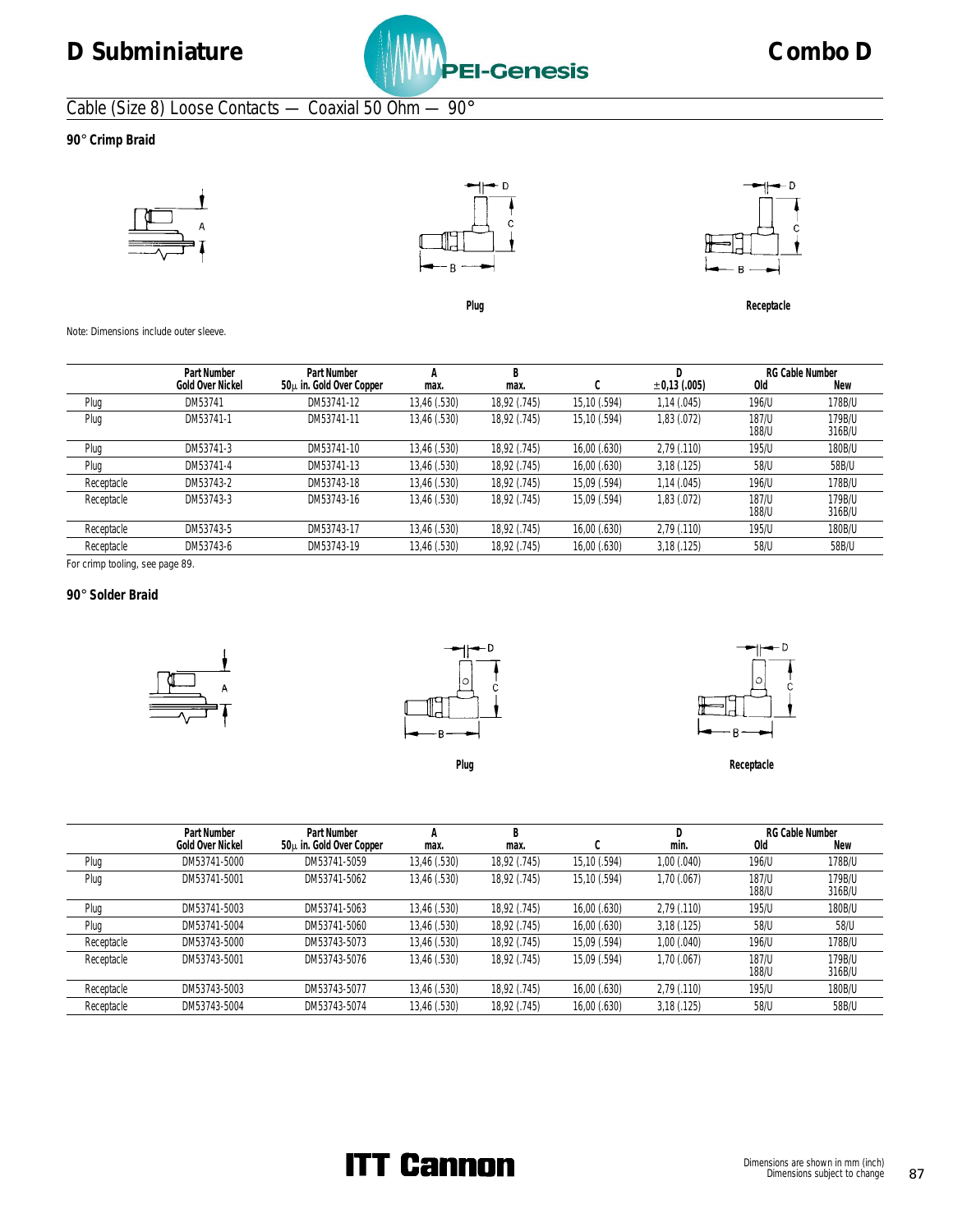

## Insertion/Extraction Instructions for Coaxial, High Power and High Voltage Contacts



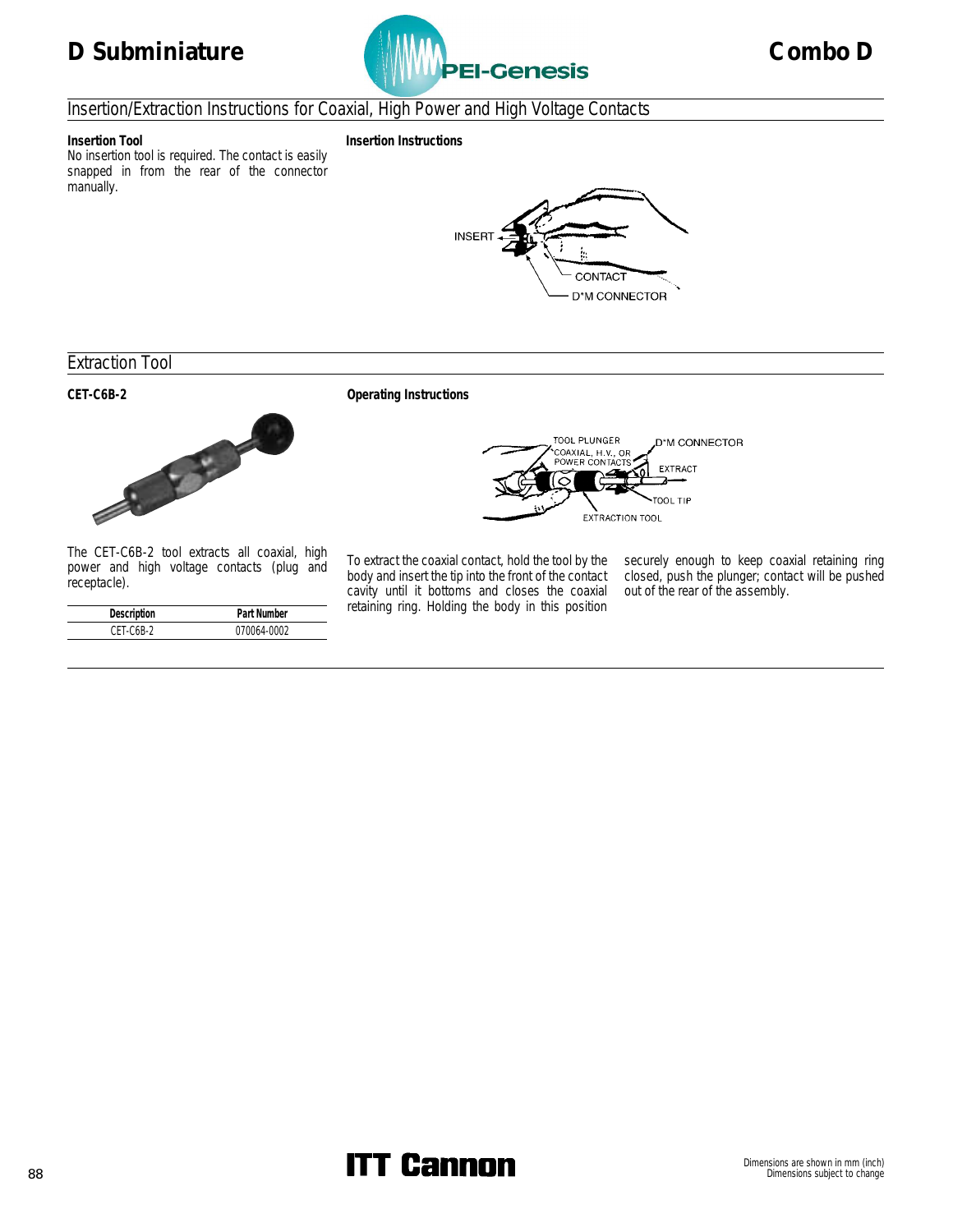## Coaxial Assembly Instructions

### **Straight and 90**° **Coaxial Assembly STEP 1:**

Slide the outer ring over the cable jacket. Trim the cable as specified in the table of Coaxial Cable Trim Dimensions (see this page). Insert the cable dielectric and center conductor into the inside diameter of the inner sleeve. Then solder the center conductor to the coaxial center contact.

### **Straight and 90**° **Coaxial Assembly STEP 2:**

Slide the outer ring forward until it is flush with the coaxial shell containing the braid between the outer ring and the inner sleeve. For solder type coaxes, soft solder the outer ring to the assembly through the cross-drilled solder hold. For crimp type coaxes, crimp with the appropriate tool in the area defined.



**Straight Coaxial 90**° **Coaxial**





SOFT SOLDER

**Straight Coaxial 90**° **Coaxial**

**RG Cable Number**

196/U, 178B/U, 187/U,

195/U, 180B/U,



**N** ± **0,25 (.010)**

**O** ± **0,25 (.010)**



**O** ± **0,25 (.010)**

**P** ± **0,25 (.010)**

**Coaxial Cable Trim Dimensions**



**Crimp Tooling**



| RG Cable Number                 | <b>Tool Part Number</b> | Description | Closure |
|---------------------------------|-------------------------|-------------|---------|
| 196/U, 178B/U                   | 070051-0000             | CCT-DM      |         |
| 187/U, 179B/U,<br>188/U, 316B/U | 070051-0000             | CCT-DM      |         |
| 195/U, 180B/U,<br>58/U, 58B/U   | 070051-0000             | CCT-DM      |         |

188/U, 179B/U, 316B/U 7,92 (.312) 6,35 (.250) 1,98 (.078) 9,52 (.375) 5,94 (.234) 1,57 (.062)

58/U, 58B/U 9,52 (.375) 7,92 (.312) 1,98 (.078) 10,69 (.422) 7,92 (.312) 2,39 (.094)

**Straight Coaxial 90**° **Coaxial**

**N** ± **0,25 (.010)**

**P** ± **0,25 (.010)**

Hand tool with integral die set for all coaxial straight crimp braid.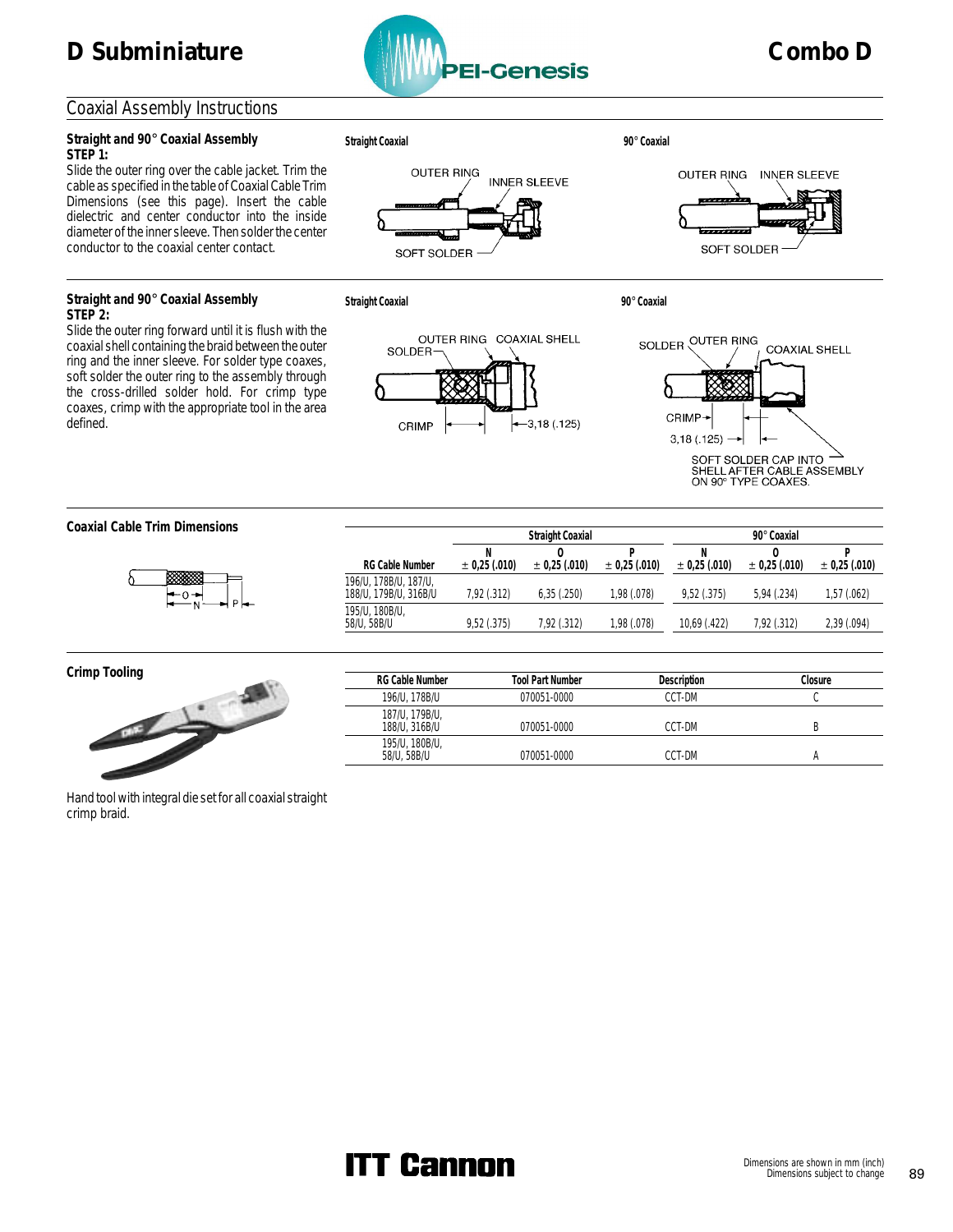

## Cable (Size 8) Loose Contacts — High Power — Solder





| 22,00 (.866)<br><b>REF</b>      | $3,61 \pm 0,05$<br>$(.142 \pm .002)$ |                       | 16,92 (.666)<br>MAX |
|---------------------------------|--------------------------------------|-----------------------|---------------------|
| Part Number<br>Gold Over Nickel | Part Number<br>50μ in. Gold over Ni  | <b>Current Rating</b> | Wire<br>Size        |
|                                 |                                      |                       |                     |
| DM53745-1                       | DM53745-28                           | 40 A                  |                     |
| DM53745-7                       | DM53745-27                           | 20 A                  | 8 AWG<br>12 AWG     |

**Receptacle**







| Part Number<br>Gold Over Nickel | Part Number<br>50u in. Gold over Ni | Current Rating | Wire<br>Size  |
|---------------------------------|-------------------------------------|----------------|---------------|
| DM53744-1                       | DM53744-21                          | 40 A           | 8 AWG         |
| DM53744-6                       | DM53744-25                          | 20 A           | 12 AWG        |
| DM53744-7                       | DM53744-24                          | 10 A           | <b>16 AWG</b> |
|                                 |                                     |                |               |

## Cable (Size 8) Loose Contacts — High Power — Crimp





| 8,75 - 8,01<br>(345 - 315) |  |
|----------------------------|--|
|                            |  |

| Part Number<br>Gold Over Nickel | Part Number<br>30u in. Gold over Ni | Part Number<br>50u in. Gold over Ni | ØA<br>max.  | ØB<br>max.  | Current<br>Rating | Wire<br>Size  |
|---------------------------------|-------------------------------------|-------------------------------------|-------------|-------------|-------------------|---------------|
| DM130338-4                      | DM130338                            | DM130338-1                          | 4.60(0.181) | 5.84 (.230) | 40 A              | 8 AWG         |
| DM130339-4                      | DM130339                            | DM130339-1                          | 2.54(.100)  | 5.54(.218)  | 20 A              | <b>12 AWG</b> |
| DM130340-4                      | DM130340                            | DM130340-1                          | 1.07(0.067) | 2.59(0.102) | 10 A              | <b>16 AWG</b> |
|                                 |                                     |                                     |             |             |                   |               |

**Receptacle**



|      |   | 20,93 - 20,42<br>(.824 - .804) |
|------|---|--------------------------------|
| ØBØA | ∩ |                                |

| Recommended Wire Trim Length |                           |  |
|------------------------------|---------------------------|--|
|                              | 8,75 - 8,01<br>345 - 315) |  |
|                              |                           |  |

| Part Number<br>Gold Over Nickel | Part Number<br>30u in. Gold over Ni | Part Number<br>50 <sub>u</sub> in. Gold over Ni | ØA<br>max.  | ØB<br>max.  | Current<br>Rating | Wire<br>Size |
|---------------------------------|-------------------------------------|-------------------------------------------------|-------------|-------------|-------------------|--------------|
| DM130341-4                      | DM130341                            | DM130341-1                                      | 4.60(.181)  | 5.84(.230)  | 40 A              | 8 AWG        |
| DM130342-4                      | DM130342                            | DM130342-1                                      | 2.54(.100)  | 5.54(.218)  | 20 A              | 12 AWG       |
| DM130343-4                      | DM130343                            | DM130343-1                                      | 1.07 (.067) | 2.59(0.102) | 10 A              | 16 AWG       |

# High Power Crimp Tooling

| M300-BT |               |               | Crimp Tool/Locator     |              |
|---------|---------------|---------------|------------------------|--------------|
|         | Wire<br>Size  | Crimp<br>Tool | Tool Setting<br>Number | Locator      |
|         | 8 AWG         | M300-BT       |                        | TP968        |
|         | 10 AWG        | M300-BT       |                        | TP968        |
|         | 12/14 AWG     | M300-BT       |                        | TP968        |
|         | <b>16 AWG</b> | FT-8          |                        | <b>TH554</b> |
|         | 18 AWG        | FT-8          |                        | TH554        |

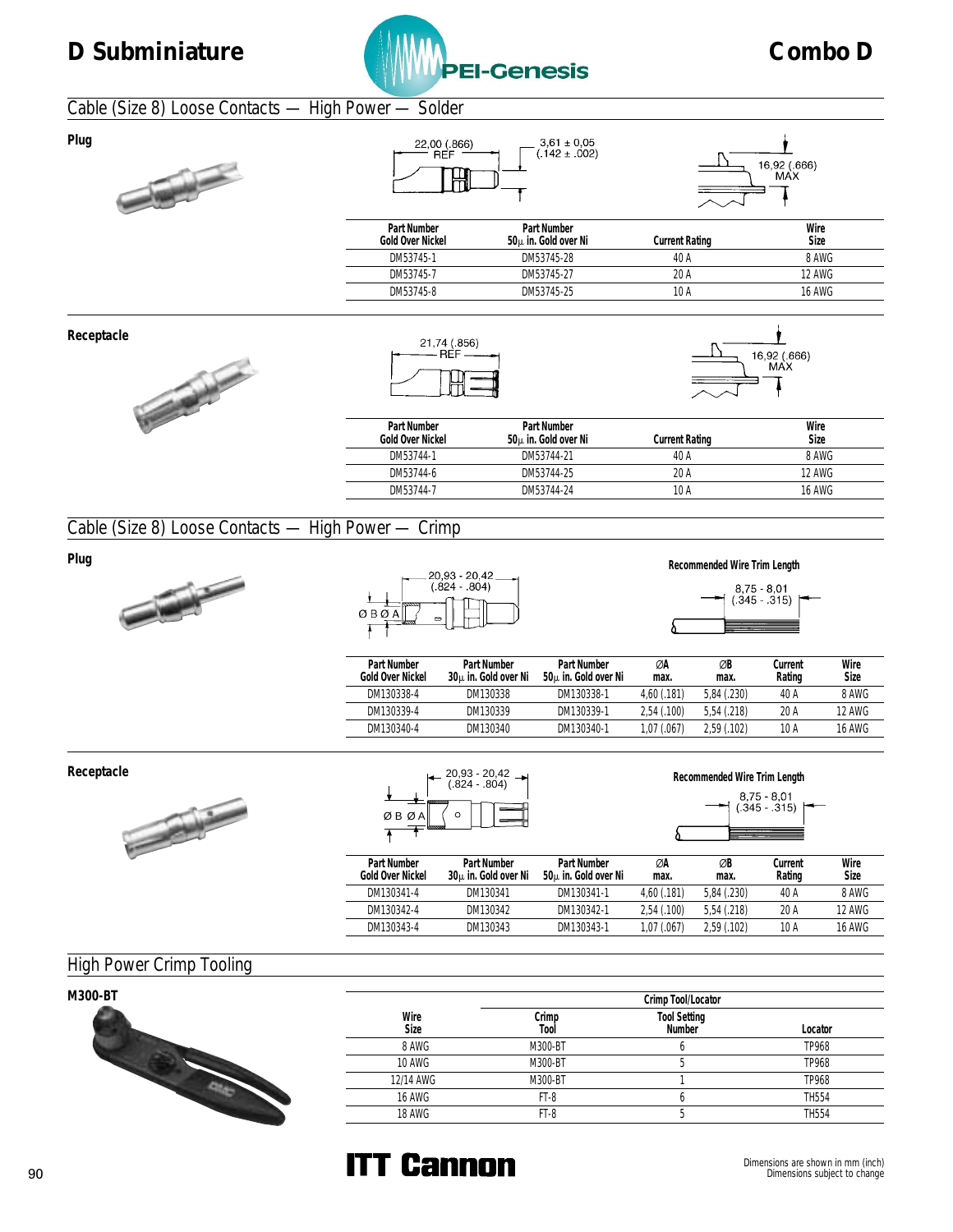



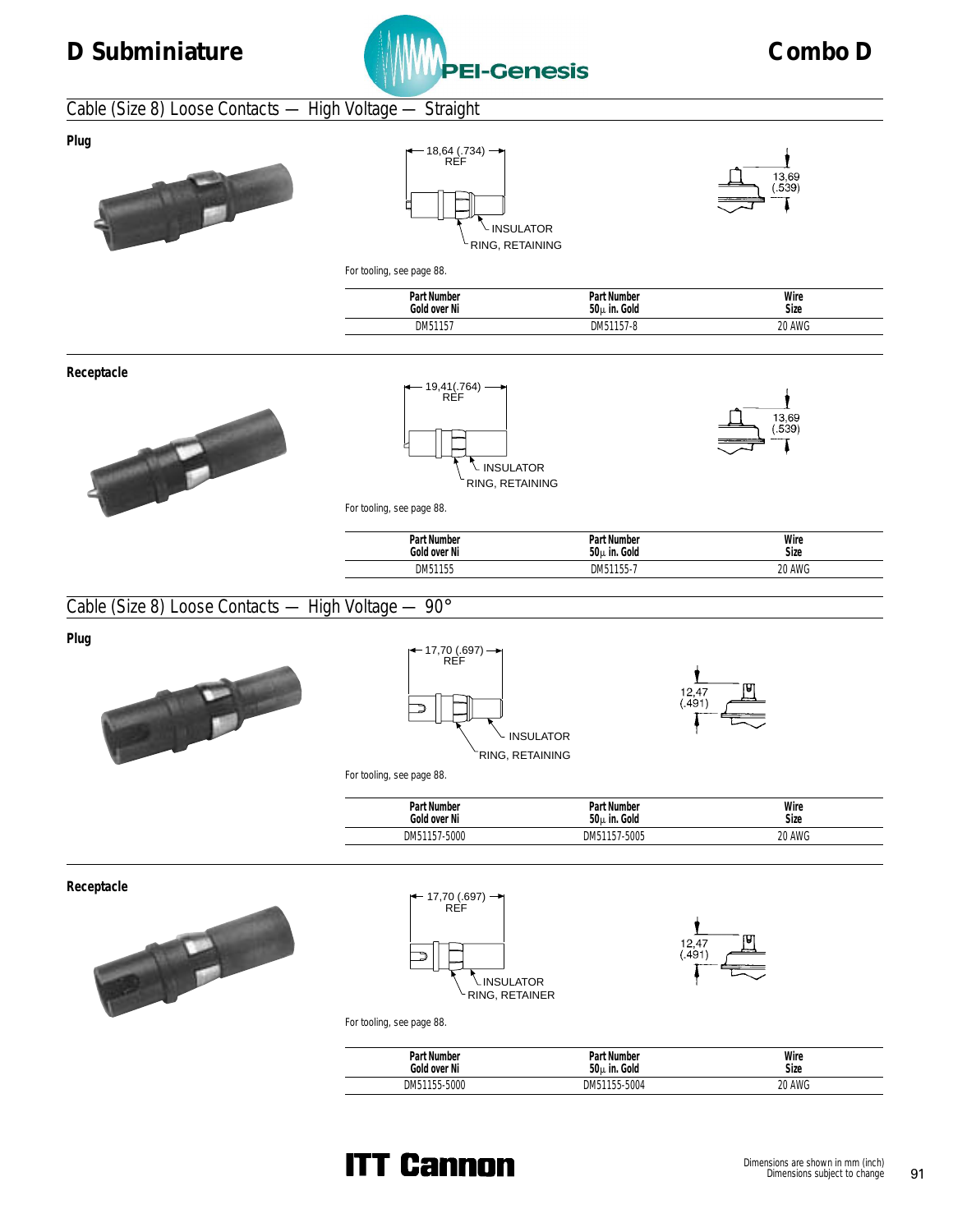

# PCB (Size 8) Loose Contacts — Coaxial 75 Ohm — Straight





**Receptacle**





## PCB (Size 8) Loose Contacts — Coaxial 75 Ohm — 90°

**Plug**





**Receptacle**



**Description** Part Number Plug DM130352-2



| Description | Part Number |  |
|-------------|-------------|--|
| Receptacle  | DM130321-3  |  |

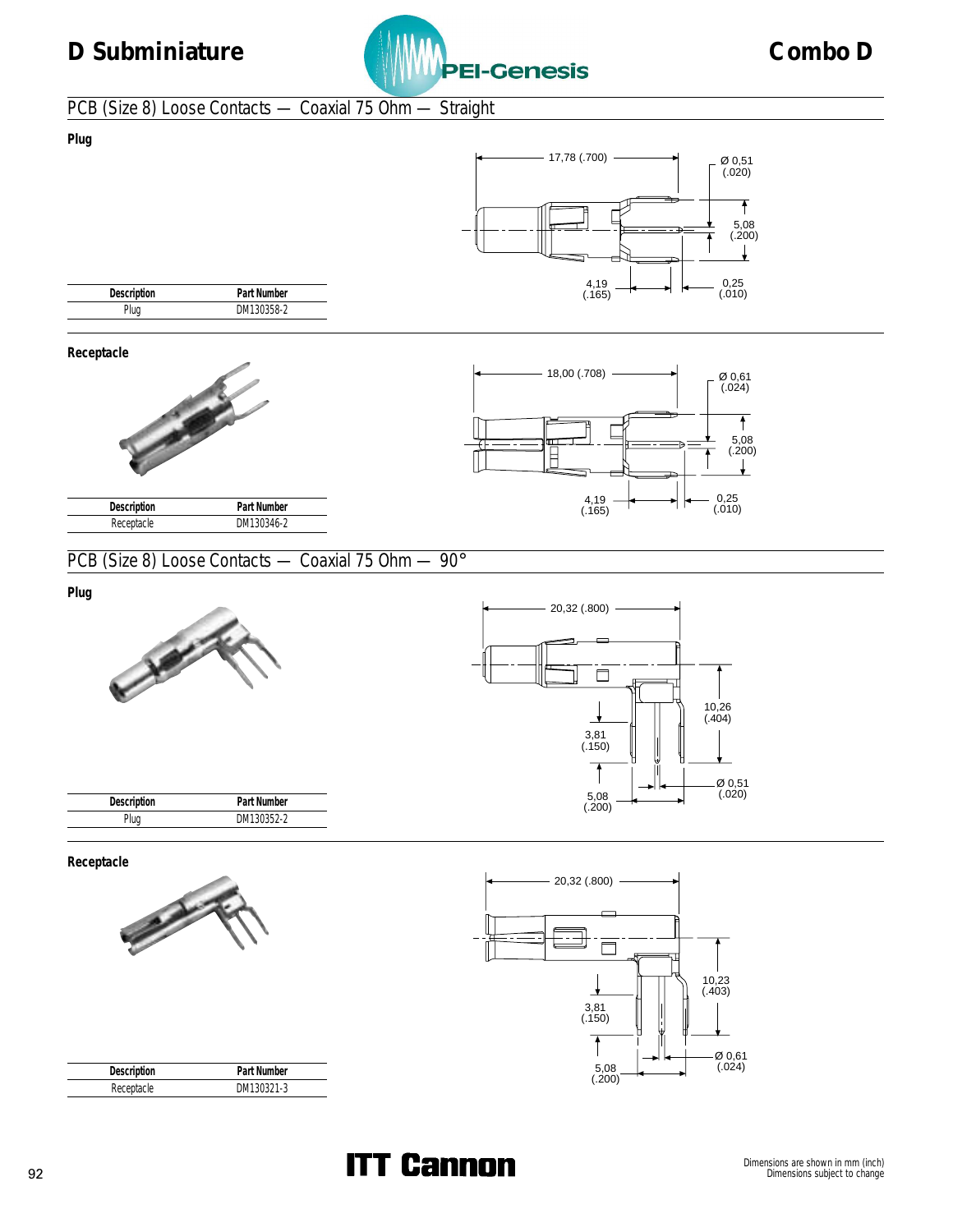

# PCB (Size 8) Loose Contacts — High Power — Straight





# **Socket**





PCB (Size 8) Loose Contacts — High Power —90°

**Pin**





|                                       |             |                   |                   | øς                |
|---------------------------------------|-------------|-------------------|-------------------|-------------------|
| Shell Size                            | Part Number | $\pm$ 0,25 (.010) | $\pm 0.25$ (.010) | $\pm 0.13$ (.005) |
| DE, DA, DB, DC                        | DM53745-104 | $10,62$ (.418)    | 26.64 (1.049)     | 3,18(.125)        |
| DD                                    | DM53745-107 | 13.41 (.528)      | 26.64 (1.049)     | 3,18(.125)        |
| European Footprint DE, DA, DB, DC, DD | DM53745-120 | 18,06 (.711)      | $11,00$ (.433)    | 2,90(.114)        |
|                                       |             |                   |                   |                   |

**Socket**





| Shell Size                            | Part Number | $\pm$ 0,25 (.010) | $\pm 0.25$ (.010) | øc<br>$\pm 0.13$ (.005) |
|---------------------------------------|-------------|-------------------|-------------------|-------------------------|
| de, da, db, dc                        | DM53744-92  | 13,41 (.528)      | 26,52 (1.044)     | 3,18(.125)              |
| DD                                    | DM53744-95  | $10,62$ (.418)    | 26,52 (1.044)     | 3,18(.125)              |
| European Footprint DE, DA, DB, DC, DD | DM53744-107 | 11,00 (.433)      | 17,93 (.706)      | 2,90(.114)              |

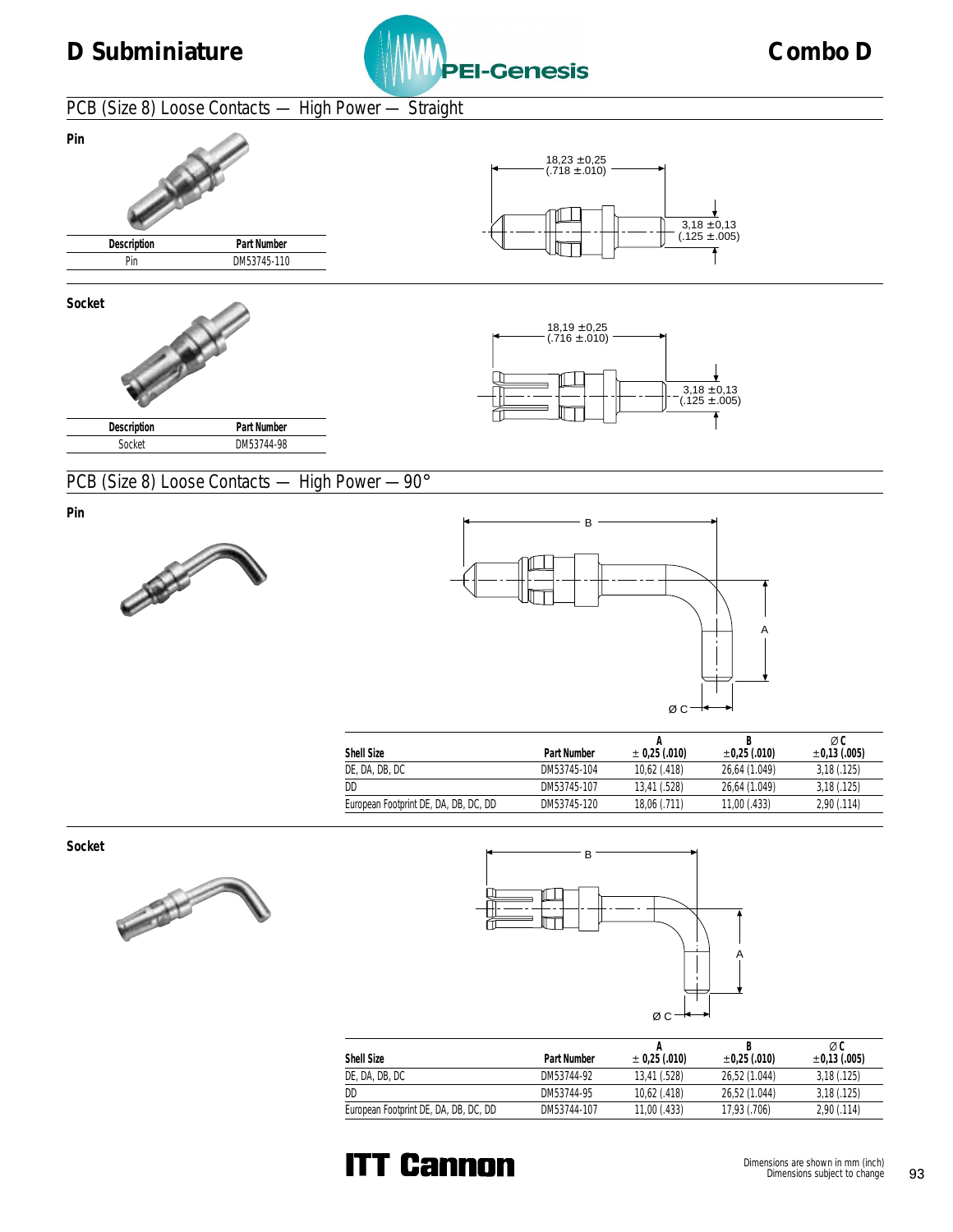

# PCB (Size 8) Loose Contacts — High Voltage — Straight

**Plug**





| Part,        | Part Number |
|--------------|-------------|
| Number       | Gold        |
| Gold over Ni | $50u$ in.   |
| DM51157-13   | DM51157-14  |

**Receptacle**





| Part Number<br>Gold over Ni | Part Number<br>50u in. Gold |
|-----------------------------|-----------------------------|
| DM51155-12                  | DM51155-13                  |
|                             |                             |